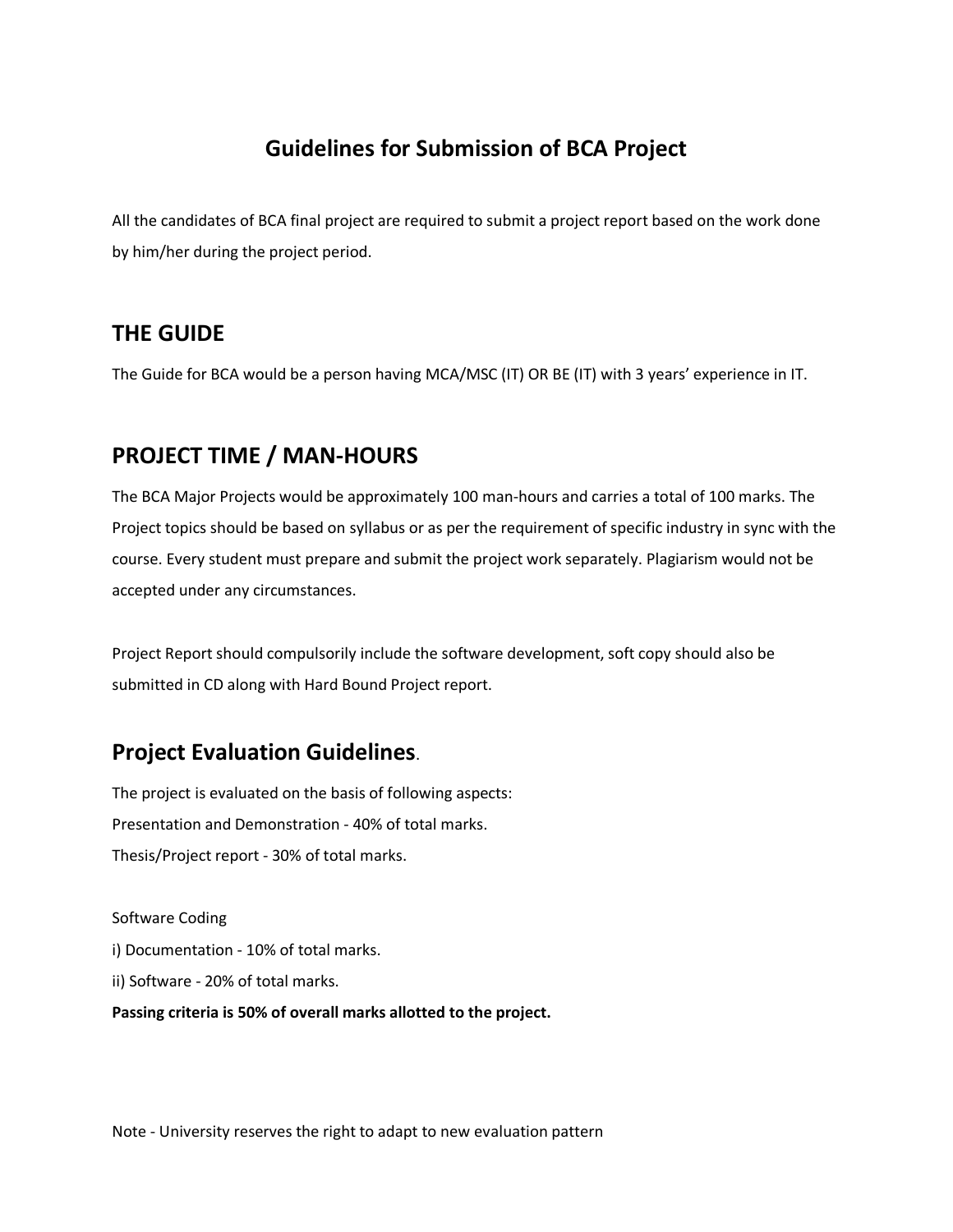# **SUMMARY/ABSTRACT**

All students must submit a summary/abstract separately with the project report. Summary, preferably, should be of about 3-4 pages. The content should be as brief as is sufficient to explain the objective and implementation of the project that the candidate is going to take up. The write up must adhere to the guidelines and should include the following:

- Name / Title of the Project q Statement about the Problem
- Why is the particular topic chosen?
- Objective and scope of the Project
- Methodology (including a summary of the project)
- Hardware & Software to be used
- Testing Technologies used
- What contribution would the project make?

**TOPIC OF THE PROJECT**- This should be explicitly mentioned at the beginning of the Synopsis. This being the overall impression on the future work, the topic should be able to corroborate the work.

**OBJECTIVE AND SCOPE:** This should give a clear picture of the project. Objective should be clearly specified. What the project ends up to and in what way this is going to help the end user has to be mentioned.

**PROCESS DISCRIPTION**: The process of the whole software system proposed, to be developed, should be mentioned in brief. This may be supported by DFDs / Flowcharts to explain the flow of the information.

**RESOURCES AND LIMITATIONS:** The requirement of the resources for designing and developing the proposed system must be given. The resources might be in form of the hardware/software or the data from the industry. The limitation of the proposed system in respect of a larger and comprehensive system must be given.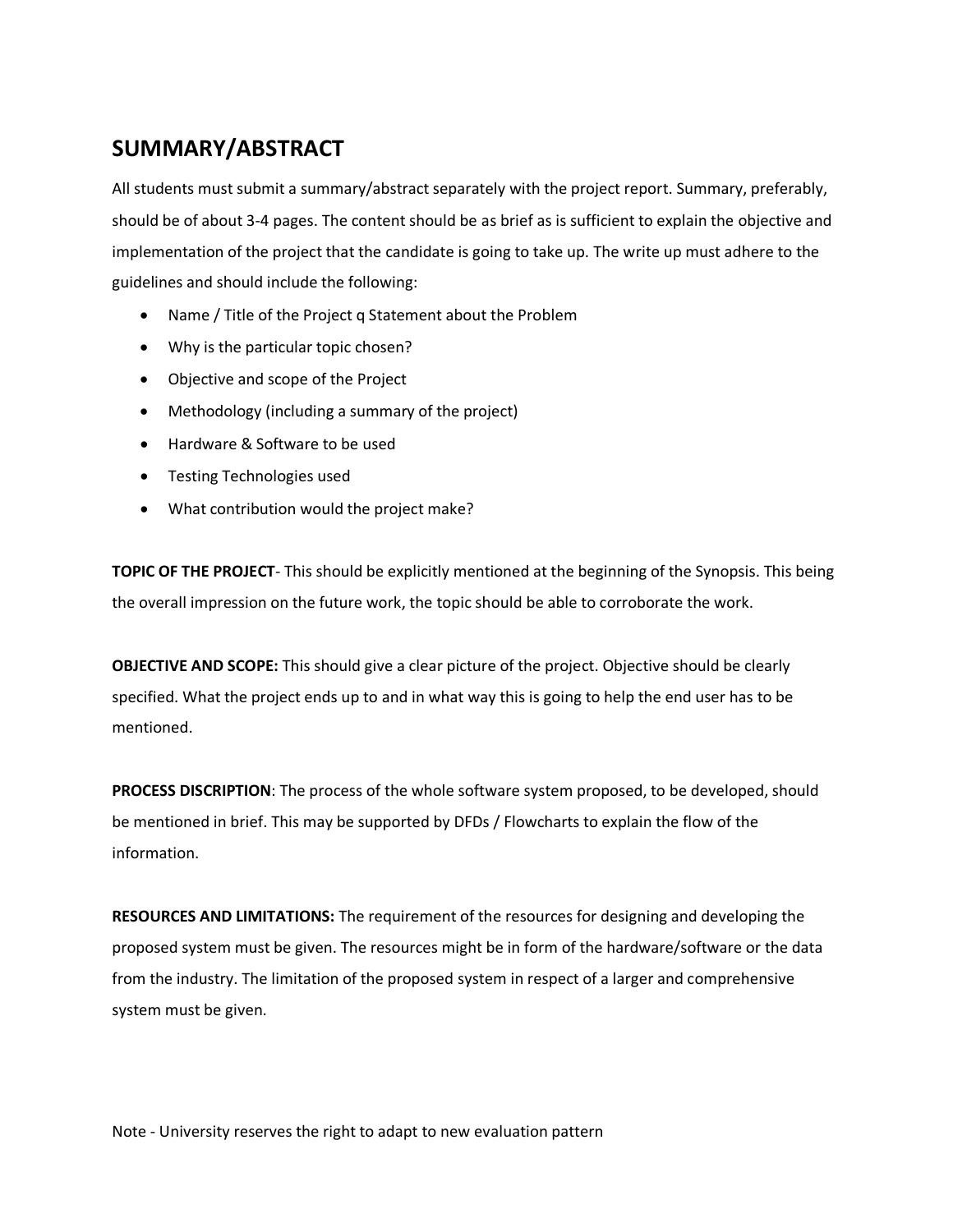**CONCLUSION**: The write-up must end with the concluding remarks-briefly describing innovation in the approach for implementing the Project, main achievements and any other important feature that makes the system stand out from the rest.

#### **The following suggested guidelines must be followed in preparing the Final Project Report:**

Good quality white executive bond paper A4 size should be used for typing. Care should be taken to avoid smudging while creating the copies.

**Page Specification** :(Written paper and source code) Left margin - 3.0 cms 3 Right margin- 2.0 cms Top margin 2.54 cms Bottom margin 2.54 cms Page numbers - All text pages as well as Program source code listing should be numbered at the bottom center of the pages.

**Normal Body Text: Font Size: 12**, Times New Roman, Double Spacing, Justified. 6 point above and below para spacing

**Paragraph Heading Font Size: 14,** Times New Roman, Underlined, Left Aligned. 12 point above & below spacing.

**Chapter Heading Font Size: 20,** Times New Roman, Centre Aligned, 30 point above and below spacing. **Coding Font size : 10,** Courier New, Normal

### **Submission of Project Report to the University:**

The student will submit his/her project report in the prescribed format. The Project Report should include:

• The student must send an email on project@sgvu.edu.in with the dispatch details of hard bound copies couriered with docket number & courier name sent to the logistic partners address as mentioned above. The student also must share the Project title and Enrollment number in the same email.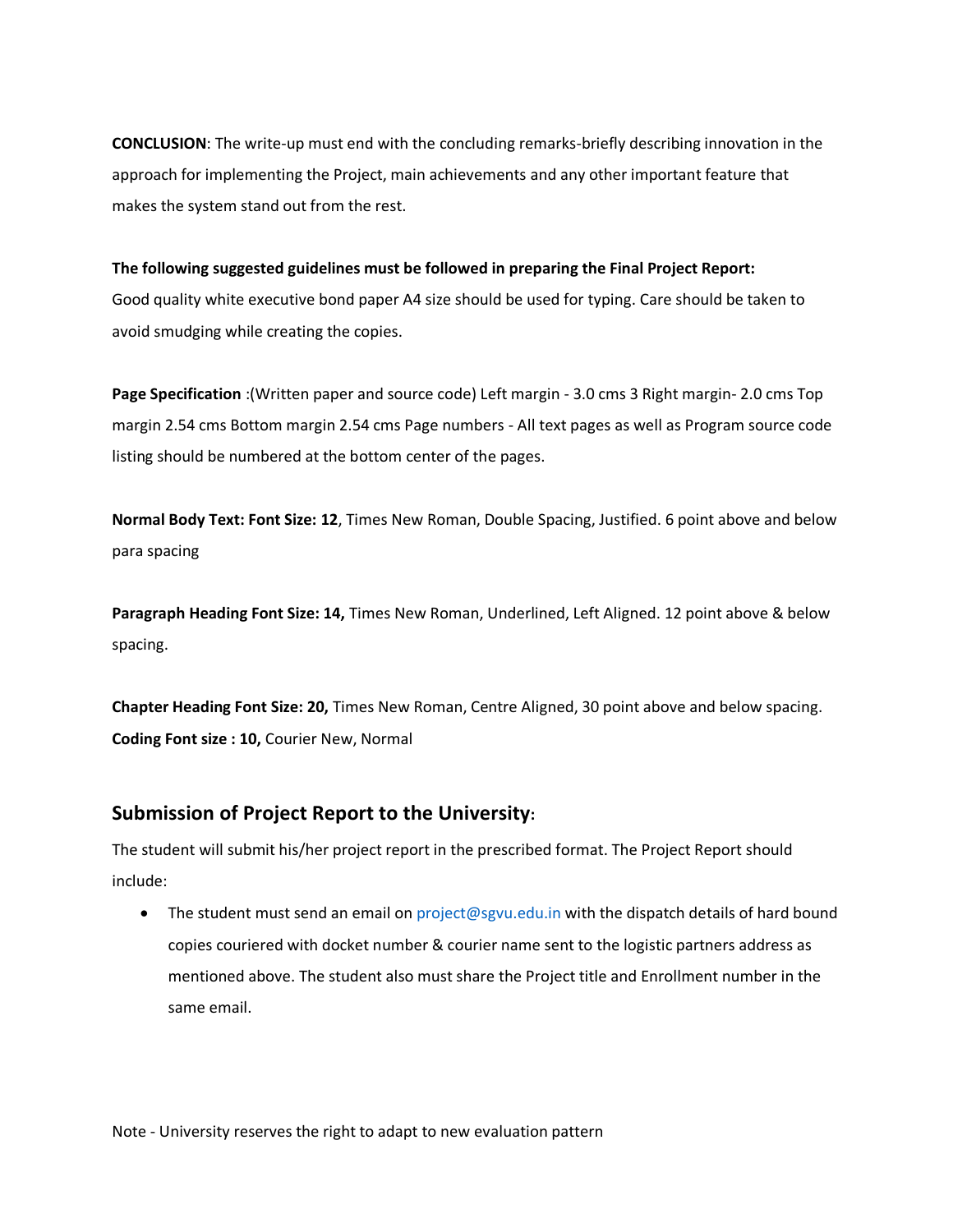**Very Important: Projects submitted in hard bound copies only will be considered for** evaluation by the university. Any project reports submitted in soft copy format will not be **considered.**

Copy of the Summary/Abstract. To be mailed to project@sgvu.edu.in well in advance mentioning the about future project which would be undertaken.

Two Hard Bound Copies of the Project Report which is around 80 to 100 pages, this should be couriered to our logistics department address as mentioned below.

Soft copy of project on Floppy/CD in a thick envelope pasted inside of the back cover of the project report, this should be couriered to our logistics department address as mentioned below.

Hard Bound Copy of Project report along with the Software (in CD) should be submitted to below **address:**

To,

Mahal Road, Near Akshay Patra Temple, Jagatpura, Jaipur, Rajasthan – 302017 Mobile- 9764598188 **Suresh Gyan Vihar University – Distance Education**

### **FORMAT OF THE STUDENT PROJECT REPORT ON COMPLETION OF THE PROJECT**

- 1. Cover Page as per format
- 2. Acknowledgement
- 3. Certificate of the project guide as per Annexure A
- 4. Synopsis of the Project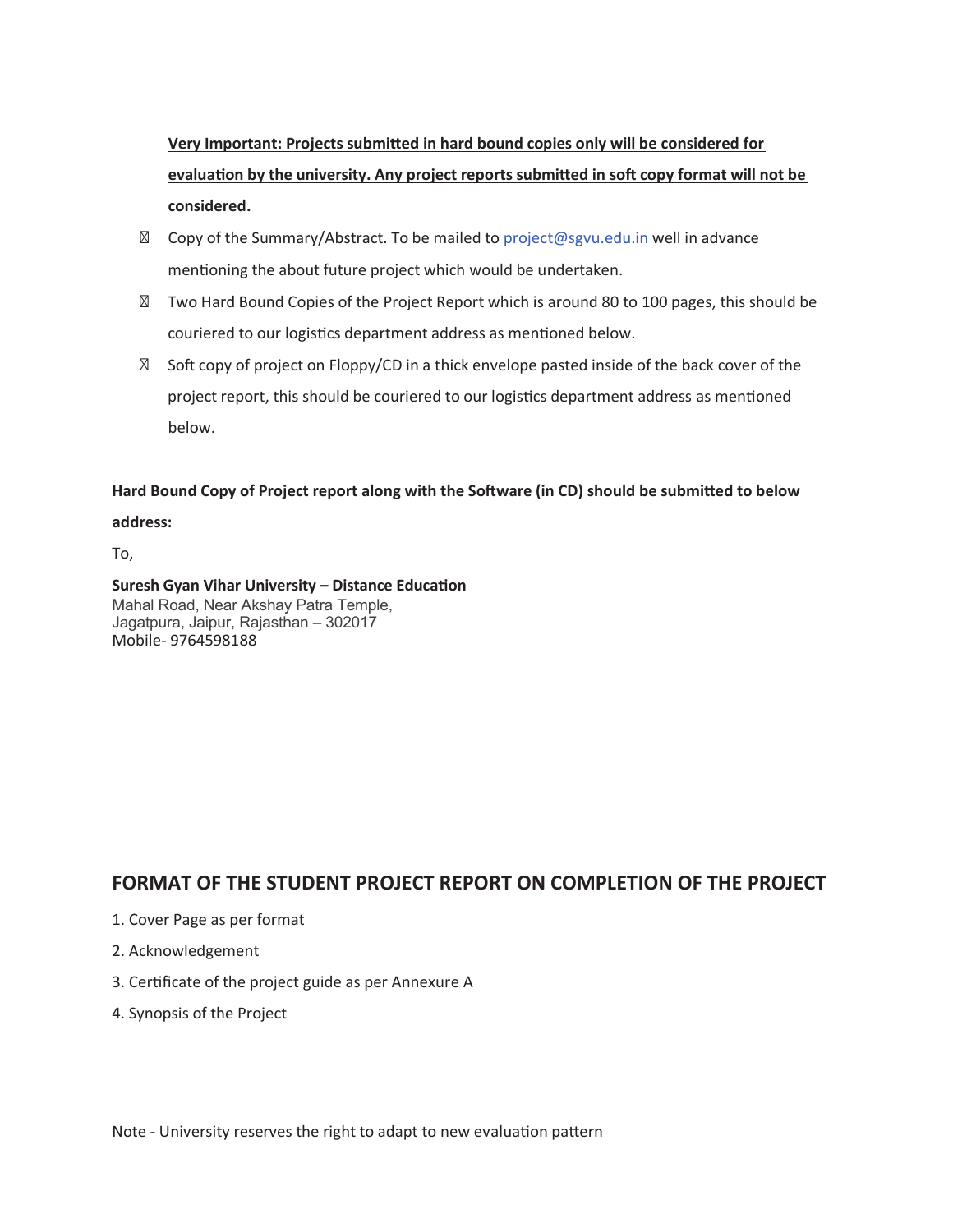#### 5. Main Report

- Objective & Scope of the Project
- Theoretical Background
- Definition of Problem
- System Analysis & Design vis-a-vis User Requirements
- System Planning (PERT Chart)
- Process Logic of each Module
- Methodology adopted, System Implementation & Details of Hardware & Software used
- System Maintenance & Evaluation
- Cost and benefit Analysis
- Detailed Life Cycle of the Project
	- $\circ$  ERD, DFD o Input and Output Screen Design
	- $\circ$  Process involved
	- $\circ$  Methodology used for testing:
	- o Test Report, Printout of the Reports, Printout of the Code Sheet
- User/Operational Manual including security aspects, access rights, back up, controls, etc.
- Soft copy of the project on CD/Floppy to be submitted with Hard Bound Project Report

### **Annexure to the Project Report:**

1. Brief background of the organization where the student has developed the project, if applicable.

2. Data Dictionary - This should give a catalogue of the data elements used in the system / sub system

developed. The following are the details required. Write NA if NOT applicable:

Data Name,

Aliases, if any

Length (Size) Type,

Numeric, Alpha, Binary etc.

- 3. List of abbreviations, Figures, Tables
- 4. References Bibliography Website
- 5. Soft copy of the project on CD/Floppy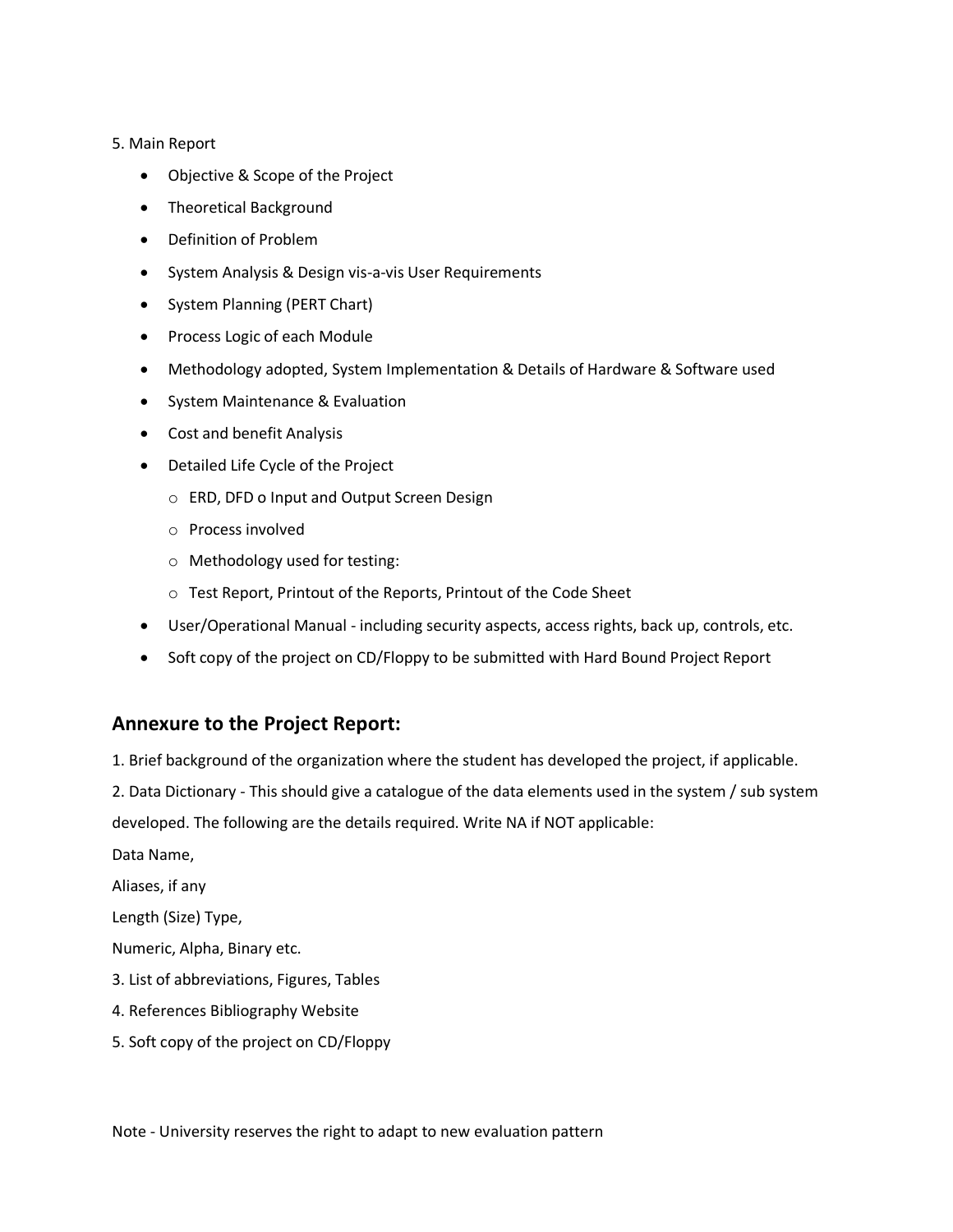- 6. Guide Details:
- Guide Name
- Full Address
- Qualification
- $\bullet$  Mobile
- $\bullet$  Email
- 7. Certificate from Guide

#### **ACKNOWLEDGEMENTS**

In the "Acknowledgement" page, the student recognizes his indebtedness for guidance and assistance of the thesis provided by the guide, adviser and other members of the faculty.

Acknowledgements should be expressed to all concerned members of the company / organization who has helped during the project work.

#### **BIBLIOGRAPHY : (EXAMPLE)**

1. D.L. Carney, J.I. Cochrane, "The 5ESS Switching System: Architectural Overview," AT&T Technical Journal, vol. 64 , no. 6 , July-August 1985, pp. 1339- 1356. 2. J. Martin, Computer Data-base Organization, Prentice-Hall, Englewood Cliffs, NJ,1977, p. 53.

## **Binding & Color code of the report/Thesis**

For BCA – VI Semester (Project work) Hard Bound Report Background of the Cover Page of Book – Black Letters in Black